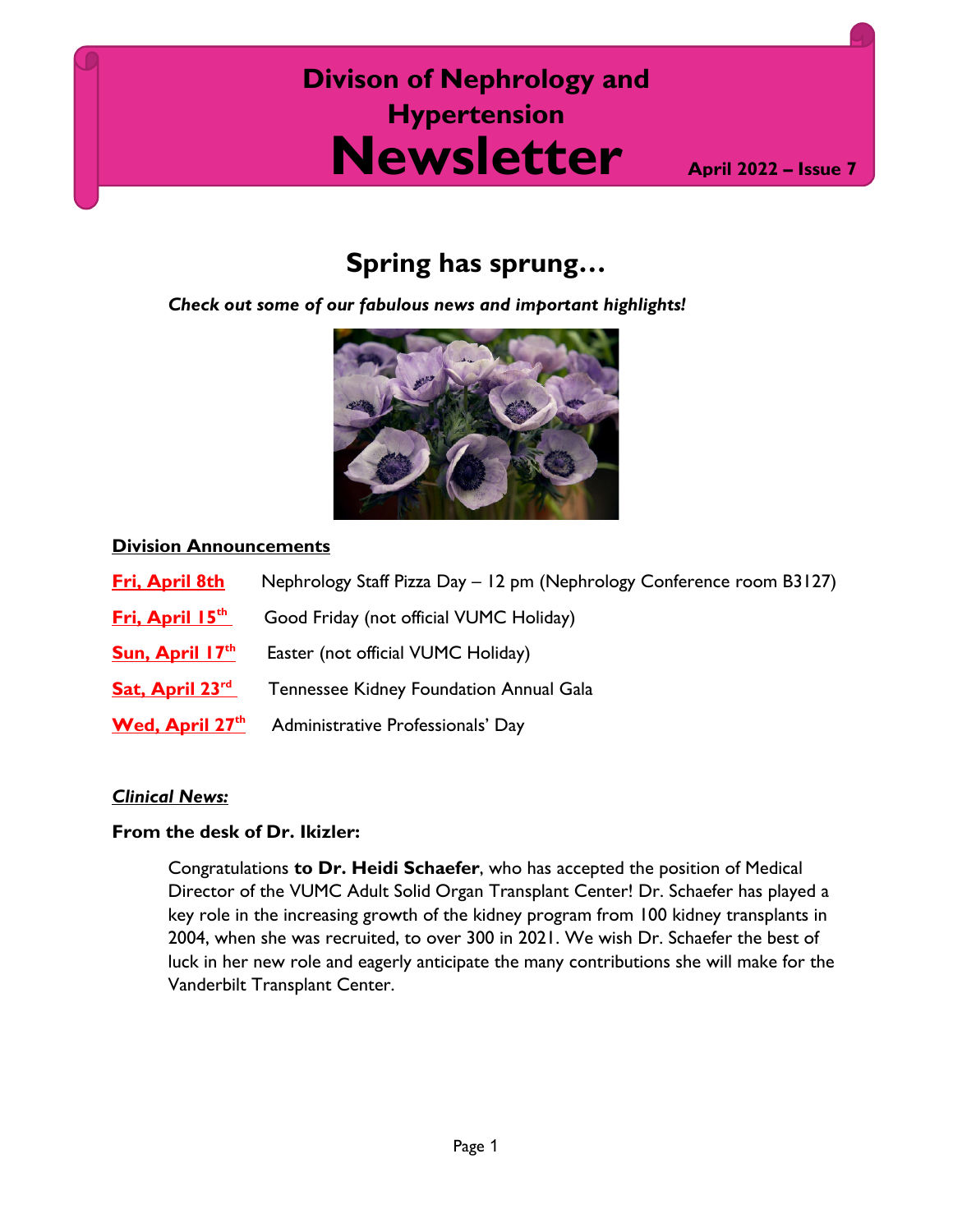#### *Diversity News:*

# **From the desk of Dr. Umeukeje:**

**Diversity Events:** The April diversity poster will be sent separately as soon as it becomes available.

# *VOKC News:*

#### **From the desk of Dr. Cavanaugh:**

**VOKC Patient, Family, and Community Health Advisory Board:** The next virtual meeting is May  $10<sup>th</sup>$ .

#### *Research News:*

# **Research Talks:**

**Dr. Eman Gohar** recently had a talk featured in Cardiology talk titled, "Acclimation to a High-Salt Diet is Sex Dependent." To watch her talk, please go to this link: [https://cardiologytalk.com/video/712/eman-y.-gohar-phd-vumchealth-vumckidney-cardiology](https://cardiologytalk.com/video/712/eman-y.-gohar-phd-vumchealth-vumckidney-cardiology-acclimation-to-a-high%E2%80%90salt-diet-is-sex-dependent?channelName=_600c9efaa3c99)[acclimation-to-a-high%E2%80%90salt-diet-is-sex-dependent?channelName=\\_600c9efaa3c99](https://cardiologytalk.com/video/712/eman-y.-gohar-phd-vumchealth-vumckidney-cardiology-acclimation-to-a-high%E2%80%90salt-diet-is-sex-dependent?channelName=_600c9efaa3c99)

#### **Research Publications:**

**Dr. Eman Gohar's lab** recently had a review article accepted for publication in Biomolecules (MDPI Journal, Manuscript ID: biomolecules-1596945) entitled "Emerging Roles for G Protein-Coupled Estrogen Receptor 1 (GPER1) in Cardio-Renal Health: Implications for Aging", as part of the Special Issue "Molecular and Cellular Mechanisms of Cardiorenal Diseases". This review elaborates on the interaction between GPER1 signaling and other signaling pathways that play critical roles in the maintenance of cardio-renal health including the renin-angiotensin aldosterone system, endothelin-1, nitric oxide, reactive oxygen species, mitochondria, immunity, and inflammation.

**Dr. Adriana Hung and team** recently had an MVP (Military Veteran Program) article featured in a VA Research brochure titled, "Genetics of Kidney Disease and Hypertension, Risk Prediction, and Drug Response."

# **Kudos:**

Congrats to **Dr. Eman Gohar** for being selected as the recipient 2022 Renal Section New Investigator Award from the American Physiological Society!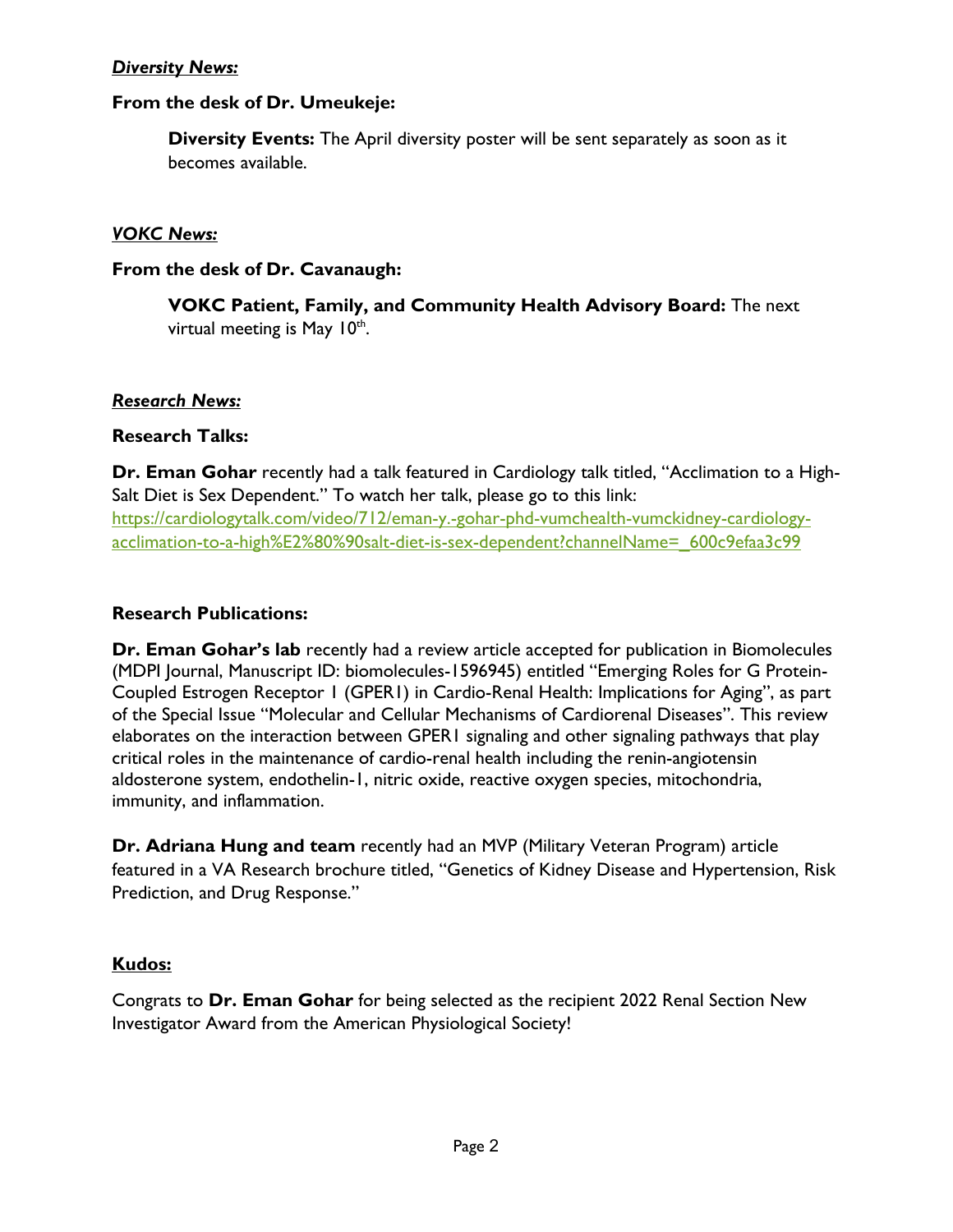Congrats to **Lale Ertuglu** for winning 2nd place for Basic Science and **Elvis Akwo** on winning 1<sup>st</sup> for Clinical Research at the Southern Society for Clinical Investigation's 21<sup>st</sup> Annual SSCI Nephrology Young Investigators' Forum Awards!

Congrats to **Dr. Bill Fissell** on being awarded the 2022 AAKP Medal of Excellence award recipient in the physician category from the American Association of Kidney Patients (AAKP)! The Medal of Excellence is one of the highest honors AAKP bestows on kidney healthcare professionals and is designed to elevate national and international figures who have been in the forefront of advancements in kidney care and patient empowerment. The award recognizes professionals who are committed to improving and extending the lives of all kidney patients through advocacy, research, technology, and quality-driven treatments that protect patient dignity and fully align with patient aspirations.

Congrats to **Dr. Lauren Woodard** on being awarded for her Pilot & Feasibility grant proposal titled, "Induced nephron progenitor-derived exosomes for diabetic nephropathy" by the DRTC/CDTR P&F Program!

Congrats to **Drs. JP Arroyo and Andrew Terker** on being awarded the inaugural 2022 Emerging-Generation Awards by the American Society for Clinical Investigation (ASCI) which recognizes excellence in post-MD, pre-faculty appointment physician-scientists who are engaged in immersive research!

#### [https://the-](https://the-asci.org/controllers/asci/ListingController.php?action=year&category=egen&year=2022)

[asci.org/controllers/asci/ListingController.php?action=year&category=egen&year=2022](https://the-asci.org/controllers/asci/ListingController.php?action=year&category=egen&year=2022)